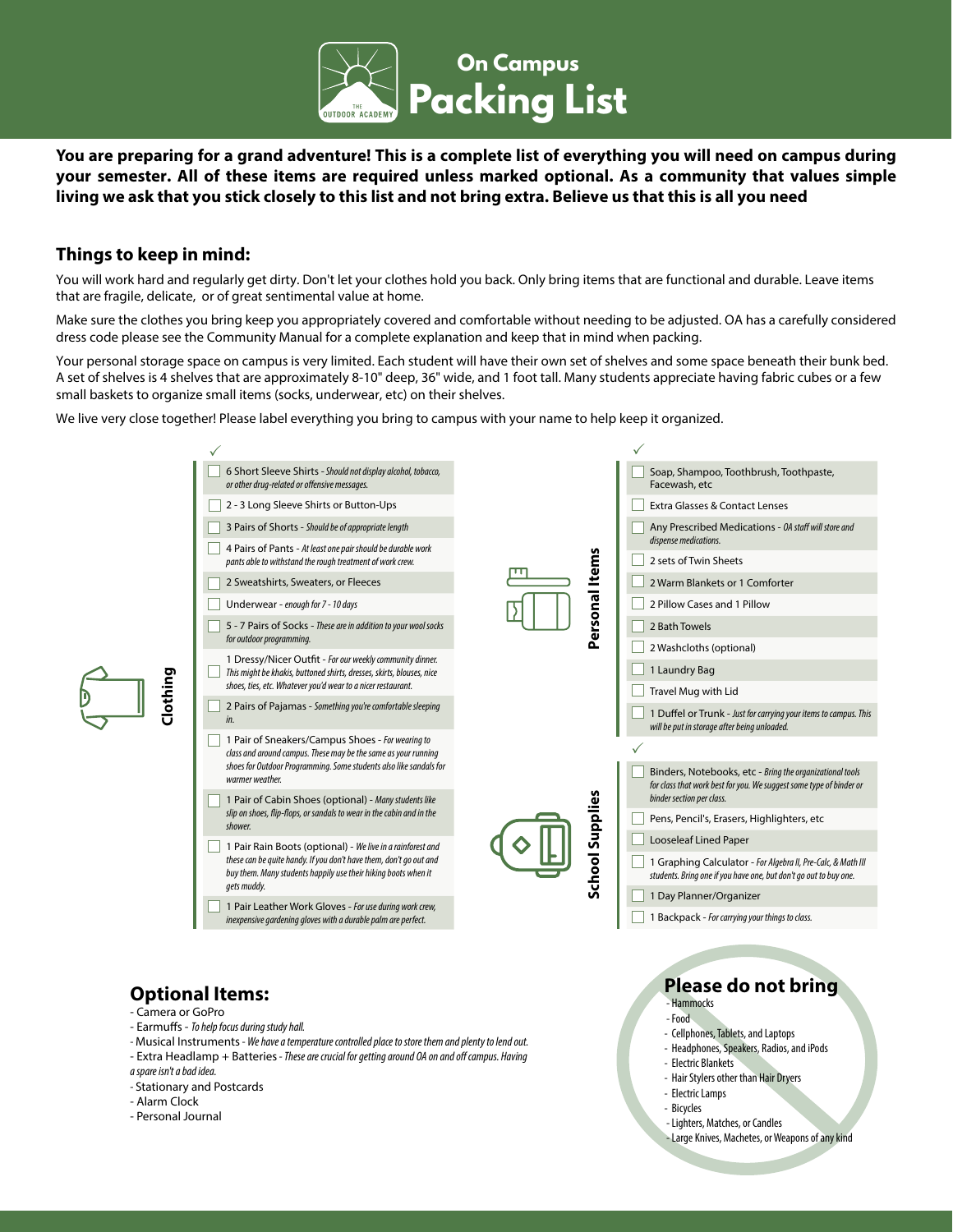

**One of the great joys of being at OA is spending a lot of time outside! During your semester you should expect to be outside everyday and in all kinds of weather. We don't stay in just because it's raining. The seasons in Western North Carolina are dramatic and you should expect to sleep out below freezing and hike on muggy 90 degree days. Read this packet carefully and follow it closely. We've honed it over many semesters to be exactly what you need and nothing more.** 

## **A few considerations**

Outdoor clothing and equipment should be functional and durable. Make sure the clothes you bring keep you appropriately covered and comfortable without needing to be adjusted. OA's dress code standards also apply to outdoor clothing. See the Community Manual for a complete explanation of the dress code. On trek we put our clothing to work. Please don't bring items you wouldn't be willing to get dirty or possibly damage.

Please pack your outdoor clothing and equipment in a separate bag from your campus clothing and school supplies. We will check over your outdoor clothing and equipment on opening day in anticipation of departing for trek. Having it separated will greatly streamline this process.

For your safety and comfort, all outdoor clothing needs to be made from wool, fleece, polypropylene, or a blend. **You cannot wear any cotton** other than your undergarments (although we recommend considering synthetic alternatives there too). Cotton will not keep you warm when wet nor will it reliably dry while on trek.

# **Eagle's Nest Foundation's Gear Lending Library**

Thanks to the generosity of previous OA students and Eagle's Nest campers, we have a large cache of outdoor clothing and equipment to lend for the semester. If obtaining the items on this list poses an issue for you, please reach out to the Admissions Director or the Outdoor Education Manager. We will work with you confidentially to provide as much as we can.

# **How To Find What You Need**

# **Use gear you already own.**

Most of the clothing and equipment you need you likely already own. With a few notable exceptions, the clothing and equipment you need is very standard. The bells and whistles on most expensive outdoor equipment won't make a meaningful diference in your comfort, happiness, or safety this semester.

# **Order specifc items through The Outdoor Academy.**

We know that outdoor gear quickly gets expensive. To help offset this, OA has built relationships with specific manufacturers to supply our students with the equipment they need at the most reasonable price. We have chosen these items because we've found they make the most meaningful diference in students' quality of life. At the end of the day a fleece is often a fleece, but high quality rain gear is worth its weight in gold during a storm. See the end of this packet for more information.





Your local thrift store is an ideal place to buy inexpensive clothing that you aren't afraid to beat up. Basic items like feeces, long underwear, long sleeve shirts, and shorts are all great thrift store purchases. In some areas there are outdoor-specifc thrift stores that have lightly used specialized clothing like pufy jackets and rain gear at great prices. Plus, you never know what killer style you may fnd!

 $\mathbf{r}$ 

# **Visit your local outdoor store.**

For specifc items (like boots) it is immensely important to try things on to get the right size and ft. The folks in the store can advise you on purchases, but remember that while they may be experienced outdoors people they likely don't know exactly how things look at OA. This packing list and the models recommended here were chosen specifcally because they ft our unique program.



# **Shop online to fnd discounts.**

For items that don't require a precise ft, shop around online and look for sales and discounts. For the recommended models we have linked to their manufacturer or to a consistent supplier. Most of them can likely be found at a discount elsewhere online. Websites like the REI Outlet [\(https://www.rei.com/rei-garage](https://www.rei.com/rei-garage)) and Re/Supply (https:// www.rei.com/used)[, B](https://www.steepandcheap.com/)[ackcountry.co](https://www.backcountry.com/)[m, Sierra Trading Post \(](https://www.steepandcheap.com/)<https://www.sierra.com/>[\), and Steep and Cheap \(https://](https://www.steepandcheap.com/) www.steepandcheap.com/) all regularly have sales or offer discounted prices on last season's models and colors.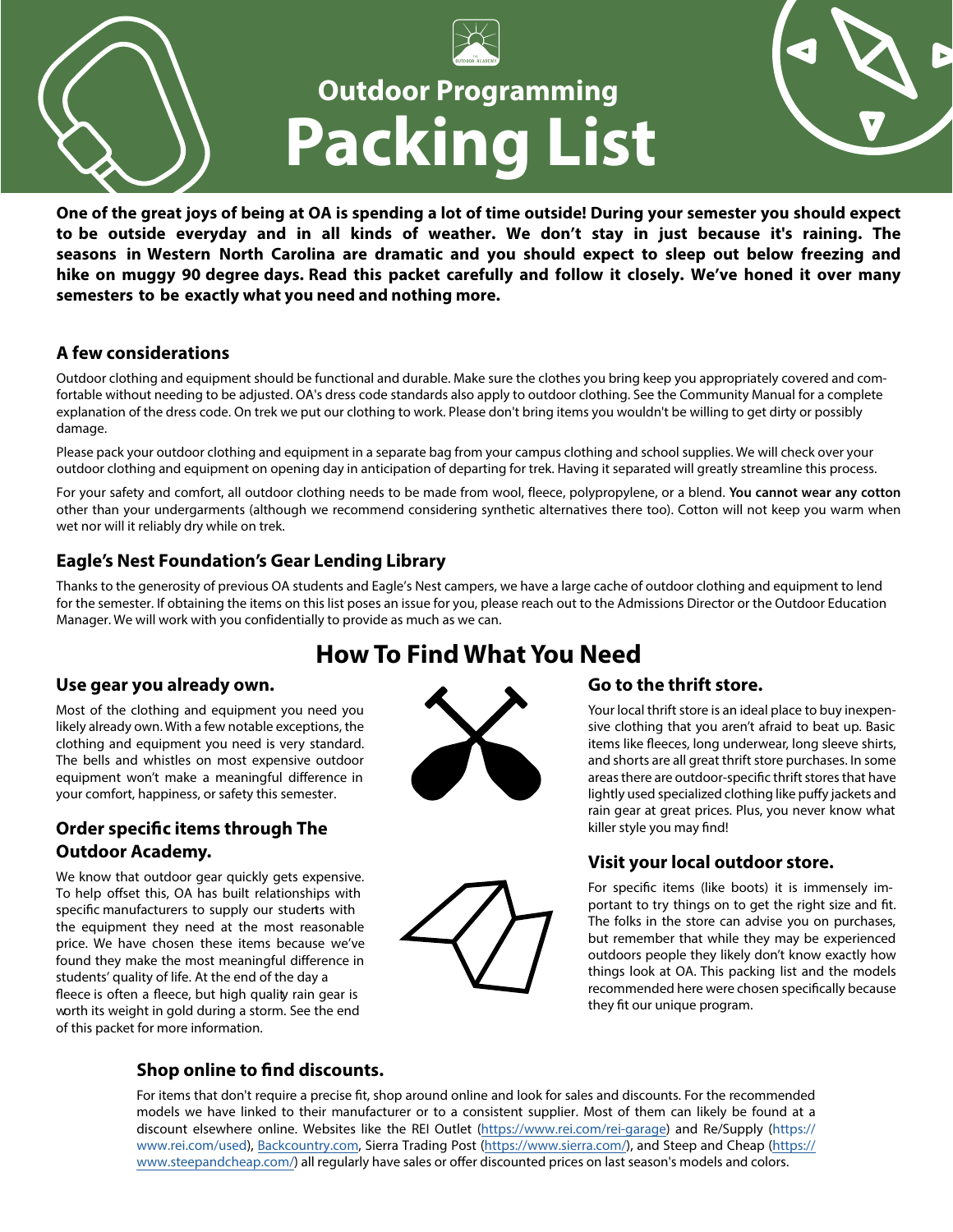# **How to use this list**

**All items on this list not marked optional are required.** To be safe and able to fully participate, you will need this clothing and equipment. But less is often more; we've paired down this list to what you need and nothing more. Please follow it closely and bring nothing extra.

You'll notice two columns of recommendations. The left column lists models that will meet the needs of an OA student. The right column lists models that are a little more expensive but may be worth investing in if you expect to use them after your semester at OA.

Clothing has no gender. In this list we use the imperfect terms "Men's Cut" and "Women's Cut" to describe these garments as they are sold, and regret the implied gendering. "Men's Cut" clothing typically has a boxier ft and traditionally masculine colors while "Women's Cut" clothing commonly has a more shaped ft and traditionally feminine colors. We encourage you to come with what fts well and makes you feel good.

**Functional Recommendation**

**Upgraded Recommendation**

|                   |              |                                                                                                                                                                                                                                                                                  | Basics that will fully meet your needs at OA                                                                                                                                      | Worth considering if you will use it after OA                                                                                                                         |  |
|-------------------|--------------|----------------------------------------------------------------------------------------------------------------------------------------------------------------------------------------------------------------------------------------------------------------------------------|-----------------------------------------------------------------------------------------------------------------------------------------------------------------------------------|-----------------------------------------------------------------------------------------------------------------------------------------------------------------------|--|
|                   | $1 - 2$      | <b>Short Sleeve Shirt</b>                                                                                                                                                                                                                                                        | Any Short Sleeve Synthetic Shirt from the thrift store                                                                                                                            |                                                                                                                                                                       |  |
|                   |              | Lightweight non-cotton that allows your full range of<br>motion. Both button-up shirts and t-shirts are acceptable.                                                                                                                                                              |                                                                                                                                                                                   |                                                                                                                                                                       |  |
|                   | $1 - 2$      | <b>Long Sleeve Shirt</b>                                                                                                                                                                                                                                                         | Long Sleeve Synthetic Shirt from the                                                                                                                                              | Patagonia Capilene Cool Daily Hoodie                                                                                                                                  |  |
|                   |              | Lightweight, thin non-cotton shirt that allows your full<br>range of motion. This will be your go-to baselayer when<br>on trek. Many instructors prefer shirts with hoods.                                                                                                       | thrift store                                                                                                                                                                      | Hooded shirts are a great sun protection item.<br>\$55   <u>Men's Cut</u>   <u>Women's Cut</u>                                                                        |  |
|                   |              | *Available for discounted order through OA                                                                                                                                                                                                                                       |                                                                                                                                                                                   |                                                                                                                                                                       |  |
|                   | 1            | <b>Midweight Long Underwear Top</b>                                                                                                                                                                                                                                              | Guide Gear Midweight Top                                                                                                                                                          | <b>REI Midweight Base Layer Top</b>                                                                                                                                   |  |
| Jpper Body Layers |              | A long sleeve wool or synthetic insulating base layer top.<br>This thin layer sits next to your skin and keeps you warm<br>in cold mountain conditions. It should be able to be worn<br>under all your other layers.                                                             | \$25   Men's Cut   Women's Cut                                                                                                                                                    | \$50   Men's Cut   Women's Cut                                                                                                                                        |  |
|                   |              | *Available for discounted order through OA                                                                                                                                                                                                                                       |                                                                                                                                                                                   |                                                                                                                                                                       |  |
|                   | 1            | <b>Medium Fleece</b>                                                                                                                                                                                                                                                             | <b>Medium Thrift Store Fleece or Decatha-</b>                                                                                                                                     | Ragged Mountain Stretch Grid Hoody II                                                                                                                                 |  |
|                   |              | Almost any fleece jacket will perform admirably. Hand-<br>warmer pockets, a zipper, and a hood are solid bonuses.<br>You should be able to comfortably wear this layer                                                                                                           | Ion MH500 Hiking Fleece<br>A simple 1/4 zip fleece for layering and keeping warm<br>while moving.                                                                                 | A durable, dependable, hooded fleece sewn in the<br>mountains of New Hampshire. It will serve you at OA and<br>for years to come.                                     |  |
|                   |              | beneath your rain jacket.                                                                                                                                                                                                                                                        | \$25   Men's Cut   Women's Cut                                                                                                                                                    | \$89   Men's Cut   Women's Cut                                                                                                                                        |  |
|                   | 1            | <b>Waterproof Rain Jacket</b>                                                                                                                                                                                                                                                    | <b>Marmot Pre-Cip Jacket</b>                                                                                                                                                      | <b>Outdoor Research Foray/Aspire</b>                                                                                                                                  |  |
|                   |              | Quality rain gear is imperative to your safety and comfort<br>on trek. Both coated nylon and breathable fabrics such as<br>Gore-Tex® are acceptable. Your jacket should have a hood.                                                                                             | Marmot provides dependable affordable rain gear with<br>the Pre-Cip. From trailheads to English class, this jacket<br>will always live in your possibility sack and keep you dry. | This jacket uses Gore-Tex which is a breathable waterproof<br>membrane. It makes for a jacket that is more comfortable,<br>durable, and waterproof than coated nylon. |  |
|                   |              | Ponchos are not acceptable.                                                                                                                                                                                                                                                      | \$100   Men's Cut   Women's Cut                                                                                                                                                   | \$219   Men's Cut   Women's Cut                                                                                                                                       |  |
|                   |              | *Available for discounted order through OA                                                                                                                                                                                                                                       |                                                                                                                                                                                   |                                                                                                                                                                       |  |
|                   | 1            | <b>Synthetic "Puffy" Jacket</b>                                                                                                                                                                                                                                                  | <b>Borrow one from OA</b><br>OA has a fleet of wonderfully warm hooded puffy jackets                                                                                              | <b>Rab Cirrus Alpine Insulated Jacket</b><br>Described as incredibly warm for its weight this jacket will                                                             |  |
|                   |              | Most students cite this as their most important (and fa-<br>vorite) piece of gear. Many wear it everyday in the colder<br>months. This jacket should be durable, warm, and have<br>big pockets. It should be big enough to wear over your<br>fleece. Do not bring a down jacket. | to lend out for the semester. If you don't already own a<br>synthetic puffy jacket don't buy one, borrow ours!                                                                    | serve you well at OA and in many adventures beyond.<br>\$200   Men's Cut   Women's Cut                                                                                |  |
|                   |              | *Available for discounted order through OA                                                                                                                                                                                                                                       |                                                                                                                                                                                   |                                                                                                                                                                       |  |
|                   | $\mathbf{2}$ | <b>Sports Bras</b>                                                                                                                                                                                                                                                               | <b>Personal Preference</b>                                                                                                                                                        |                                                                                                                                                                       |  |
|                   |              |                                                                                                                                                                                                                                                                                  | Bring tops you feel comfortable running in and wearing for long periods of time.                                                                                                  |                                                                                                                                                                       |  |
|                   | 1            | <b>Fleece or Wool Winter Hat</b>                                                                                                                                                                                                                                                 | Bring what you already have. You'll be able to knit yourself another while here!                                                                                                  |                                                                                                                                                                       |  |
|                   | 1            | <b>Brimmed Hat</b>                                                                                                                                                                                                                                                               | Any baseball cap will do. Some prefer bucket hats that offer fuller sun protection.                                                                                               |                                                                                                                                                                       |  |
|                   |              |                                                                                                                                                                                                                                                                                  |                                                                                                                                                                                   |                                                                                                                                                                       |  |
|                   | 1            | <b>Polarized Sunglasses</b>                                                                                                                                                                                                                                                      | Bring whatever polarized glasses you                                                                                                                                              | <b>Goodr Glasses</b>                                                                                                                                                  |  |
|                   |              |                                                                                                                                                                                                                                                                                  | already own.                                                                                                                                                                      | These shades are inexpensive, light, come in a variety of                                                                                                             |  |
|                   |              |                                                                                                                                                                                                                                                                                  | We don't recommend bringing expensive glasses that<br>you would be upset if they got lost or damaged.                                                                             | colors and have quality lenses that block harmful rays.<br>$$25$   Goodr                                                                                              |  |
|                   | 1            | <b>Eyewear Retention Strap</b>                                                                                                                                                                                                                                                   | We can help you make one once you get                                                                                                                                             | Chums                                                                                                                                                                 |  |
|                   |              | This keeps your glasses from ending up at the bottom<br>of the river. <i>If you wear prescription glasses you must</i><br>bring a retaining strap for them. If you want to wear your<br>sunglasses on the river you need a strap.                                                | here.                                                                                                                                                                             | \$7-10   Many Styles                                                                                                                                                  |  |
|                   | $\mathbf{2}$ | <b>Bandannas</b>                                                                                                                                                                                                                                                                 | Any inexpensive bandanna will do                                                                                                                                                  |                                                                                                                                                                       |  |
|                   |              |                                                                                                                                                                                                                                                                                  | Cotton is preferable to polyester. Please make sure to bring 2. It's best to wash them at least once before coming.                                                               |                                                                                                                                                                       |  |
|                   | 1            | <b>Pair Thin Fleece Gloves (Optional)</b>                                                                                                                                                                                                                                        | <b>Borrow one from OA</b>                                                                                                                                                         | <b>REI Fleece Gloves</b>                                                                                                                                              |  |
|                   |              | Some students find thin fleece gloves invaluable for chilly<br>mornings on trail.                                                                                                                                                                                                | OA has a plenty of gloves and warmer mittens to lend<br>out. If you don't already have a pair or are unsure borrow<br>ours!                                                       | \$25   Men's Cut   Women's Cut                                                                                                                                        |  |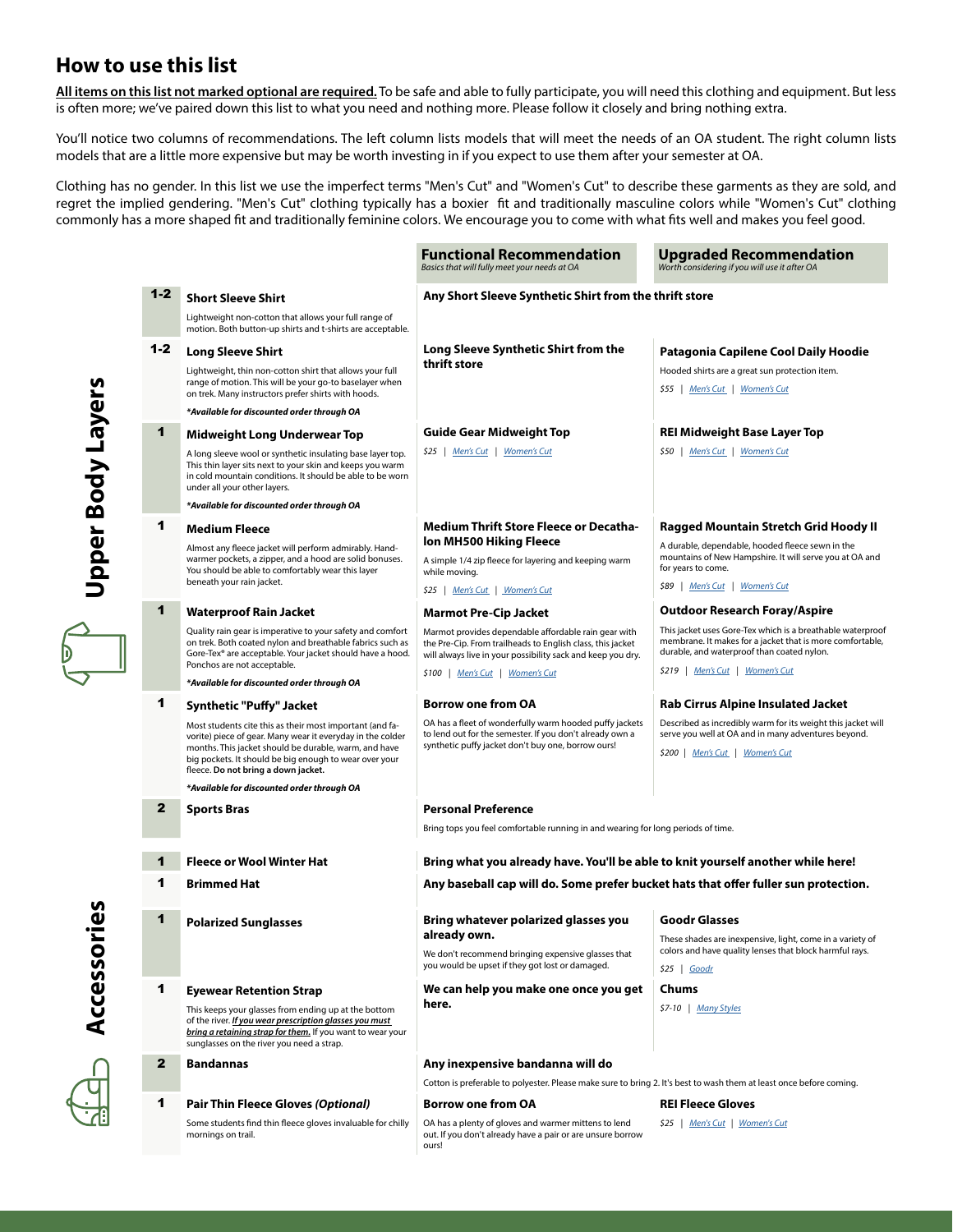#### **Functional Recommendation** Basics that will fully meet your needs at OA

**men's cut bathing suit with the mesh cut** 

**Lightweight synthetic sports shorts or a** 

**out and pockets**

\$27 | [Men's Cut](https://www.target.com/p/wrangler-men-s-five-pocket-pants/-/A-54585868?preselect=54497258#lnk=sametab)

\$30 | [Women's Cut](https://www.walmart.com/ip/Allforth-Women-s-Tamarack-Roll-up-Pants/858583774)

**Wrangler 5-Pocket Pants**

**Allforth Tamarack Roll Up Pants**

**Guide Gear Midweight Bottoms** \$15 | [Men's Cut](https://www.sportsmansguide.com/product/index/guide-gear-men039s-midweight-jersey-base-layer-bottoms?a=2178660) | [Women's Cut](https://www.sportsmansguide.com/product/index/guide-gear-women039s-midweight-jersey-base-layer-bottoms?a=2181297)

#### **Upgraded Recommendation** onsidering if you will use it after OA

#### **Patagonia Baggies**

Durable shorts with cavernous pockets. \$55 | [Men's Cut](https://www.patagonia.com/product/mens-baggies-shorts-5-inch/57021.html) | [Women's Cut](https://www.patagonia.com/product/womens-baggies-shorts-5-inch/57058.html?dwvar_57058_color=SFON)

### **Ferrosi Pants**

\$80 | [Men's Cut](https://www.outdoorresearch.com/us/mens-ferrosi-pants-269176) | [Women's Cut](https://www.outdoorresearch.com/us/womens-ferrosi-pants-269192)

**REI Sahara Roll-Up/Savanna Trails**

\$60 | [Men's Cut](https://www.rei.com/product/158172/rei-co-op-sahara-roll-up-pants-mens) | [Women's Cut](https://www.rei.com/product/148442/rei-co-op-savanna-trails-pants-womens)

### **REI Midweight Bast Bottoms**

\$50 | [Men's Cut](https://www.rei.com/product/121973/rei-co-op-midweight-base-layer-bottoms-mens) | [Women's Cut](https://www.rei.com/product/121928/rei-co-op-midweight-base-layer-tights-womens)

### **REI Co-Op Essential Rain Pants**

REI provides dependable afordable rain gear. From trailheads to English class these pants will always live in your "possibility bag" and keep you dry.

\$60 | [Men's Cut](https://www.rei.com/product/137186/rei-co-op-essential-rain-pants-mens?cm_mmc=aff_AL-_-34947-_-46631-_-NA&avad=46631_d20c86105&CA_6C15C=120217890005068528) | [Women's Cut](https://www.rei.com/product/137553/rei-co-op-essential-rain-pants-womens)

#### **Personal Preference**

Most students use their quick dry shorts as bottoms.

#### **Functional Recommendation** Basics that will fully meet your needs at OA

#### **Upgraded Recommendation** Worth considering if you will use it after OA

## **Boot Fitting Tips**

**1) Try your boots on in a store with the assistance of a qualifed sales person.**

**2) Sizing bigger is better. The most common issue we see is buying boots that ft too tightly. Ere on the side of slightly too large over at all too small.**

**3) Bring the wool socks you will hike in to try your new boots on.**

**3) Not all brands ft the same so be sure to try multiple models.**

\$40 | [Unisex Sizing](https://www.crocs.com/p/specialist-ii-clog/204590.html?cgid=clogs&cid=410#q=specialist&start=2)

### **Crocs Bistro**

\$45 | [Unisex Sizing](https://www.crocs.com/p/bistro-clog/10075.html?cgid=clogs&cid=001#q=bistro&start=2)

**Foam Clogs**

\$15 | [Women's Sizing](https://www.amazon.com/Natural-Uniforms-Ultralite-Womens-Clogs/dp/B00UDKGOQG/ref=sr_1_10?dchild=1&keywords=Foam%2BClogs&qid=1591470760&sr=8-10&th=1&psc=1)

### **Darn Tough Hiker Micro Crew Cushion**

These socks set the bar for durability. If they ever get a hole send them back for a new pair no questions asked.

\$23 | [Men's Sizing](https://darntough.com/products/micro-crew-cushion?variant=30180728647) | Women's [Sizing](https://darntough.com/products/solid-micro-crew-cushion?variant=30180800903)

## Lightweight, thin non-cotton shorts that allow your full range of motion. These should be comfortable enough to run in, stay up while running, and have pockets. 1-2 **Quick Dry Nylon Pants** Lightweight thin, non-cotton pants that allow your full range of motion. If they don't have an integrated belt you should bring one. 1-2 **Midweight Long Underwear Bottoms** Tight ftting wool or synthetic insulating base layer bottoms/tights. This layer sits next to your skin and keeps your warm in cold mountain conditions. It should be able to be worn under all your other layers. *\*Available for discounted order through OA* 1 **Waterproof Rain Pants** Quality rain gear is imperative to your safety and comfort on trek. Both coated nylon and breathable fabrics such as Gore-Tex® are acceptable.

1 **Quick Dry Nylon Shorts**

#### 1 **Swimsuit**

active. Full coverage bottoms only. Most OA students with breasts prefer to wear shorts and a sports bra.

**Footwear Lootwear** 



#### 1 **Pair of Running Sneakers** Bring a pair of athletic sneakers that you could run around a feld or down a trail in.

4 **Pairs of Long Wool Socks**

Good socks are crucial to happy feet on trek. Many students end up wearing their hiking socks daily once the seasons start to change. Make sure the socks you get are at least 70% wool and extend up past your ankle. It is worth trying your socks and your boots on together to ensure a good ft.

### **Kirkland Signature Outdoor Trail Wool Socks**

Costco's in-house brand socks have a great reputation and can generally be found for ~\$25/4-pack.

#### **Walmart Wool Socks**

Look for Realtree Wool Hiker socks or Wrangler Merino Wool Socks. They generally aren't as durable as the Kirkland or Darn Tough options but should last a semester.

**Lower Body Layers**

Lower Body Layers

This should be able to stay on without adjustment while

*\*Available for discounted order through OA*

1 **Pair Waterproof Hiking Boots**

#### You are looking for supportive, stiff hiking boots that lace up past the ankle. Despite the trend towards "hiking **Oboz Bridger or Wind River** \$180 | [Men's Sizing](https://obozfootwear.com/en-us/product/mens-bridger-mid-waterproof) | [Women's Sizing](https://obozfootwear.com/en-us/product/womens-bridger-mid-waterproof)

**Vasque Talus AT GTX**

\$190 | [Men's Sizing](https://www.vasque.com/breeze-at.html) | [Women's Sizing](https://www.vasque.com/breeze-at.html)

## **Keen Targee III**

\$175 | [Men's Sizing](https://www.keenfootwear.com/p/M-TARGHEE-III-MID-WP.html?dwvar_M-TARGHEE-III-MID-WP_color=1022069&cgid=mens_footwear_boots) | [Women's Sizing](https://www.keenfootwear.com/p/W-TARGHEE-III-MID-WP.html?dwvar_W-TARGHEE-III-MID-WP_color=1023040&cgid=womens_footwear_boots)

## **Lightweight old sneakers Crocs Specialist II**

port. Boots designed for a weekend dayhike often don't meet the needs of an OA student.

Please do not bring boots from the Merrel Moab series, Timberland (or similar) work boots, or boots purchased at Walmart. We've found these boots don't hold up to a semester at OA and injure students feet.

shoes" and lightweight boots, we've found they don't serve students well. The specifc way OA travels in the backcountry favors stifer traditional hiking boots with a 1/2 or 3/4 length shank (or stifener) and lots of ankle sup-

1 **Pair Lightweight Camp Shoes**

After a long day of hiking in your boots these are the shoes you'll change into at camp. **They need to be closed toed and have a heel strap.** We recommend that they be as lightweight as possible.

**Bring what you own**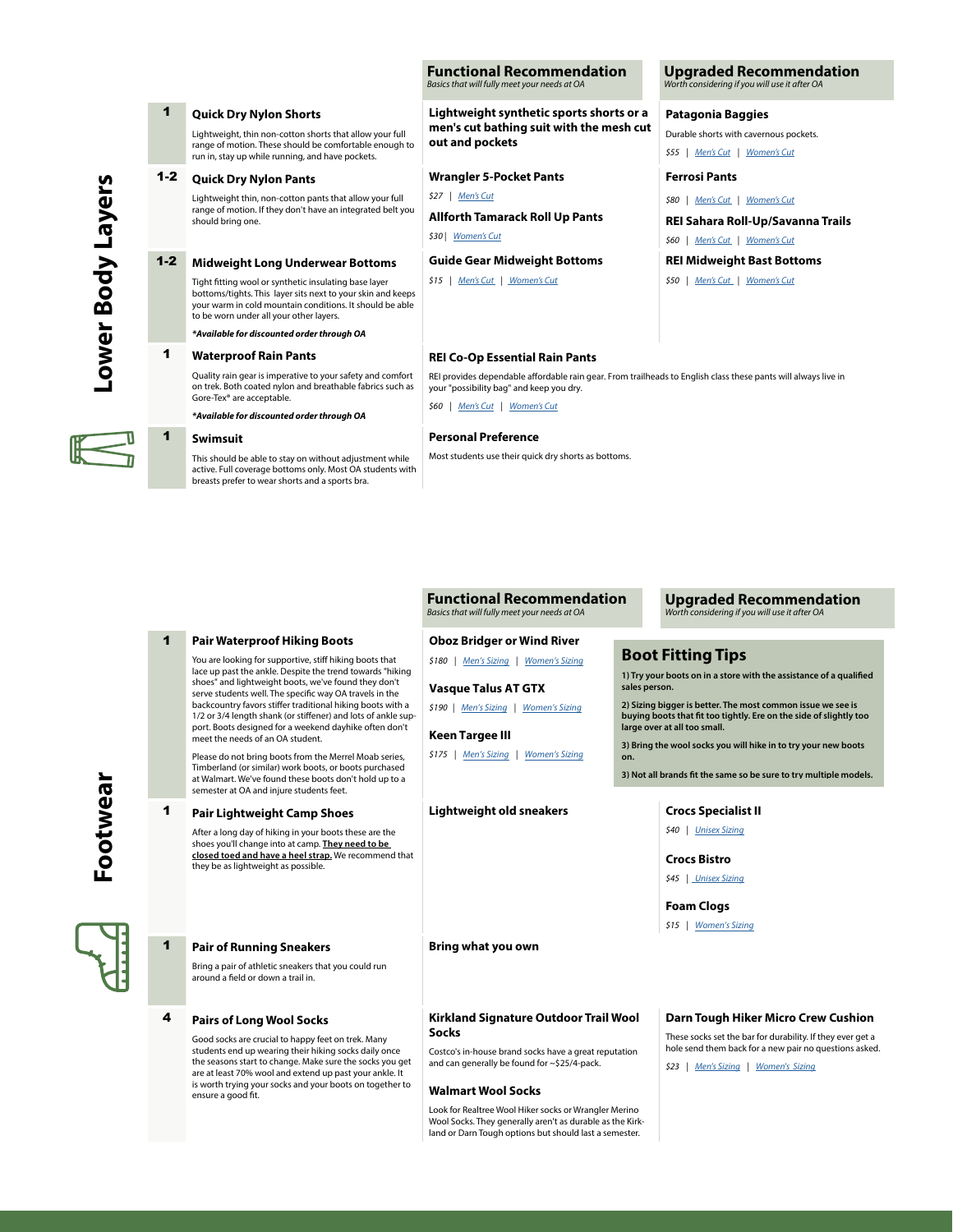|              |                                                                                                                                                                                                                                                                                                                                                     | <b>Functional Recommendation</b><br>Basics that will fully meet your needs at OA                                                                                                                                                                                                                                                                                                               | <b>Upgraded Recommendation</b><br>Worth considering if you will use it after OA                                                                                          |  |  |
|--------------|-----------------------------------------------------------------------------------------------------------------------------------------------------------------------------------------------------------------------------------------------------------------------------------------------------------------------------------------------------|------------------------------------------------------------------------------------------------------------------------------------------------------------------------------------------------------------------------------------------------------------------------------------------------------------------------------------------------------------------------------------------------|--------------------------------------------------------------------------------------------------------------------------------------------------------------------------|--|--|
| 1            | <b>Sleeping Bag</b>                                                                                                                                                                                                                                                                                                                                 | <b>Marmot Trestles 15</b>                                                                                                                                                                                                                                                                                                                                                                      |                                                                                                                                                                          |  |  |
|              | We require a sleeping bag rated for 15 degrees or colder.<br>You should look for a "mummy" shaped bag that has<br>synthetic insulation, compresses down to smaller than a<br>basketball, and weighs less than 5lbs.                                                                                                                                 | \$115 & \$126   Under 6ft Tall   Over 6ft Tall                                                                                                                                                                                                                                                                                                                                                 |                                                                                                                                                                          |  |  |
|              | Do not bring a down sleeping bag. If they get wet they<br>cease to insulate and take days to dry in the field.                                                                                                                                                                                                                                      |                                                                                                                                                                                                                                                                                                                                                                                                |                                                                                                                                                                          |  |  |
|              | *Available for discounted order through OA                                                                                                                                                                                                                                                                                                          |                                                                                                                                                                                                                                                                                                                                                                                                |                                                                                                                                                                          |  |  |
| 1            | <b>Sleeping Pad (Optional)</b><br>OA will provide a foam sleeping pad to every student.<br>Some students choose to bring an inflatable pad. Inflat-<br>able pads must have an R-value (insulation value) over<br>3.0, should weight less than 2.5lbs, and should compress<br>to a small size.                                                       | Use the pad OA provides                                                                                                                                                                                                                                                                                                                                                                        | <b>Thermarest Trail Lite</b><br>This pad provides more loft and comfort than the foam<br>pads while maintaining a high r-value.<br>\$80   Under 6ft Tall   Over 6ft Tall |  |  |
| 1            | <b>Headlamp &amp; Spare Batteries</b>                                                                                                                                                                                                                                                                                                               | <b>Black Diamond Spotlite 200</b>                                                                                                                                                                                                                                                                                                                                                              |                                                                                                                                                                          |  |  |
|              | Students are required to bring a headlamp. They should<br>not bring hand-held flashlights. We've found that<br>headlamps from name brands (Black Diamond, Petzl, &<br>Princeton Tec) are more reliable and have better battery<br>life than others. Many students appreciate having a red<br>light for reading at night, especially in their cabin. | This lightweight headlamp has multiple modes and good battery life. It features a red light that most students prefer to<br>use when reading at night.<br>\$30   One Size                                                                                                                                                                                                                      |                                                                                                                                                                          |  |  |
| $\mathbf{z}$ | <b>32oz Water Bottles</b>                                                                                                                                                                                                                                                                                                                           | 1L Powerade or Gatorade bottles from                                                                                                                                                                                                                                                                                                                                                           | 32oz Wide Mouth Nalgene Bottles                                                                                                                                          |  |  |
|              | Students need at least two 32oz water bottles. Some stu-<br>dents choose to bring a hydration bladder (Camelbak). If<br>you bring a bladder you must still bring two 32oz bottles<br>because bladders won't work for everything we do.                                                                                                              | the supermarket<br>~\$2                                                                                                                                                                                                                                                                                                                                                                        | On opening day you will have the opportunity<br>to purchase Nalgene bottles with OA's logo on<br>them.<br>$$12$   One Size                                               |  |  |
| 1            |                                                                                                                                                                                                                                                                                                                                                     |                                                                                                                                                                                                                                                                                                                                                                                                |                                                                                                                                                                          |  |  |
|              | <b>Pocket Knife (Optional)</b><br>If you chose to bring a knife, a lighter one is preferabble.<br>Please avoid bulky multi-tools, heavy leathermen, and<br>the classic red "Swiss Army Knives" with many functions.                                                                                                                                 |                                                                                                                                                                                                                                                                                                                                                                                                |                                                                                                                                                                          |  |  |
| 1            | Crazy Creek Original Chair<br><b>Crazy Creek Style Chair</b>                                                                                                                                                                                                                                                                                        |                                                                                                                                                                                                                                                                                                                                                                                                |                                                                                                                                                                          |  |  |
|              | OA students use these lightweight chairs almost daily<br>both in the woods and on campus. Because we're not<br>tethered to desks anywhere can become a classroom.                                                                                                                                                                                   | The classic design. It comes in a variety of colors and patterns.<br>On opening day you will have the opportunity to purchase a Crazy Creek with OA's logo on it.<br>\$55   Various Colors                                                                                                                                                                                                     |                                                                                                                                                                          |  |  |
| $\mathbf{2}$ | <b>Small Bottles of Sunscreen</b>                                                                                                                                                                                                                                                                                                                   |                                                                                                                                                                                                                                                                                                                                                                                                |                                                                                                                                                                          |  |  |
|              | Please bring SPF 30 or greater. 2 smaller bottles is<br>preferable to 1 medium. Many instructors also use a small<br>tube of zinc oxide for their face, especially on climbing<br>and paddling trips.                                                                                                                                               |                                                                                                                                                                                                                                                                                                                                                                                                |                                                                                                                                                                          |  |  |
| 1            | Digital watch with an Alarm                                                                                                                                                                                                                                                                                                                         |                                                                                                                                                                                                                                                                                                                                                                                                |                                                                                                                                                                          |  |  |
|              | Timeliness is important even on expeditions. Please bring<br>an inexpensive digital watch with an alarm. Don't bring<br>a smart watch that requires charging, an analog watch<br>without an alarm, or any watch you would be sad to<br>damage or lose.                                                                                              |                                                                                                                                                                                                                                                                                                                                                                                                |                                                                                                                                                                          |  |  |
| 1            | <b>Pair of Trekking Poles (Recommended)</b>                                                                                                                                                                                                                                                                                                         | <b>Montem Aluminum Flip-Lock Poles</b>                                                                                                                                                                                                                                                                                                                                                         | <b>Black Diamond Trail Trekking</b>                                                                                                                                      |  |  |
|              | Almost all of our instructors use trekking poles. These<br>are recommended for all students and required for any<br>students that have a history of knee or ankle issues.<br>When used properly they reduce compression stress<br>by 25% and relieve joint pressure. Flip-Lock poles are<br>recommended over twist-lock poles.                      | \$70   One Size                                                                                                                                                                                                                                                                                                                                                                                | <b>Poles</b><br>\$105   One Size                                                                                                                                         |  |  |
| 1            | Hot Drink Container (Recommended)                                                                                                                                                                                                                                                                                                                   | 16oz Wide Mouth Nalgene                                                                                                                                                                                                                                                                                                                                                                        |                                                                                                                                                                          |  |  |
|              | A hot drink with breakfast or cup of coco after dinner<br>always feels right. Some students drink from their bowls,<br>others choose to bring a mug. Please don't bring a metal<br>mug or large thermos.                                                                                                                                            | Sometimes referred to as a "baby Nalgene" these are the perfect size for a hot drink. They fit in your pocket, are ideal for<br>cradling in cold hands, and have a well sealing lid allowing you to snuggle with a hot water bottle on cold nights. Many<br>instructors use these when on trek, using an old sock or a beverage coozie to give the bottle some insulation.<br>$$11$   One Size |                                                                                                                                                                          |  |  |
| 1            | <b>Umbrella (Optional)</b>                                                                                                                                                                                                                                                                                                                          | <b>Lewis N. Clark Travel Umbrella</b>                                                                                                                                                                                                                                                                                                                                                          | <b>Six Moon Designs Silver Shadow</b>                                                                                                                                    |  |  |
|              | OA is located in a temperate rain forest so wet weather is<br>a part of life. The humidity also means that rain gear often<br>feels stuffy and sweaty when hiking. A trail umbrella is the<br>ideal solution.                                                                                                                                       | A small collapsible travel umbrella.<br>\$12   Various Colors                                                                                                                                                                                                                                                                                                                                  | This one is more durable for trail use.<br>$$30$   One Size                                                                                                              |  |  |
|              | Climbing Shoes and Chalk Bag (Optional)                                                                                                                                                                                                                                                                                                             | If you already have your own you may bring it                                                                                                                                                                                                                                                                                                                                                  |                                                                                                                                                                          |  |  |
|              | OA will provide all the climbing equipment that students<br>need during their semester. Some students that own<br>climbing shoes and a chalk bag choose to bring their<br>own. Students must use OA harnesses, helmets, and other<br>technical equipment and should not bring their own.                                                            |                                                                                                                                                                                                                                                                                                                                                                                                |                                                                                                                                                                          |  |  |

 $\mathbb{E}$  Equipment **Equipment**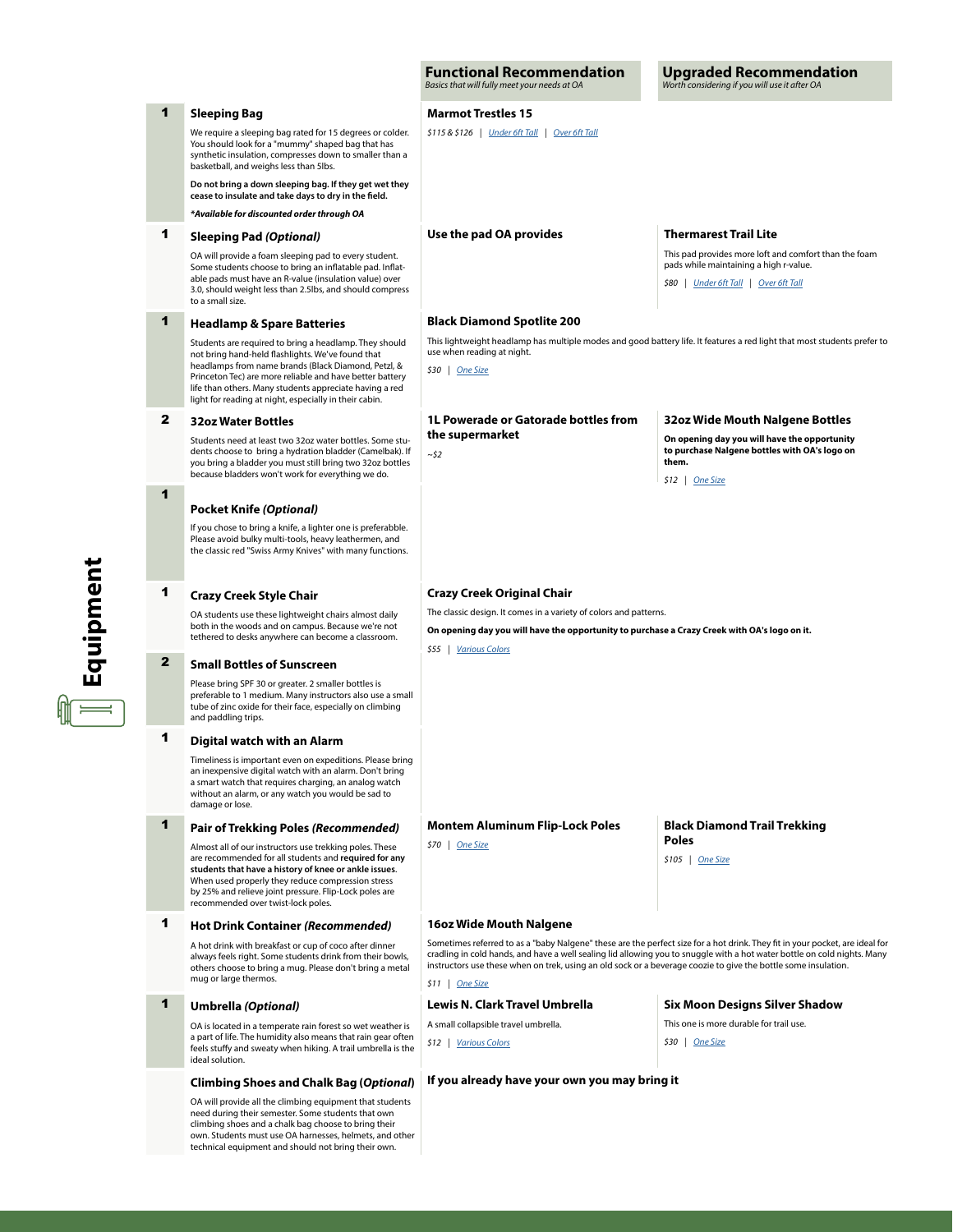

### **All items on this list are required unless noted as optional. Please bring everything.**



*Items with an \* are* available *for discounted order through* The *Outdoor Academy. Don't delay! There is a deadline. For details see the end of this packet.*

## **Packing Tips**

Pack your outdoor clothing and equipment in a separate bag from everything else in a laundry bag or dufel bag. On opening day your instructors will check it all with you to make sure you have what you need for Orientation Trek. Packing it separately will greatly streamline this process.

Label everything with your name in permanent marker. We live closely and at some point everyone's black rainpants looks the same.

Please bring only items that conform to OA's dress code and that you are willing to get dirty and possibly damage.

## **Outdoor Academy provides the following equipment:**

- Backpacking Backpack
- Tents & Tarps
- Foam Sleeping Pad
- Bowl & Spoon
- Whistle
- Camp Stove & Cookware
- Maps & Compasses
- First Aid Kit & Water Treatment
- **Climbing Equipment** 
	-
	- Paddling Equipment

# *Please don't bring your own.* **Please do not bring**

- Hammocks - Food
- 
- Lighters, Matches, or Candles - Large Knives and Machetes
- Weapons of any kind

## **Don't forget the Gear Lending Library!**

As you pack remember that we have a huge cache of high quality clothing and equipment available for you to borrow. Many students borrow some or most of their equipment while at OA. If obtaining anything on this list poses a hardship for you or you're about to buy something you don't think you'll ever use after OA stop! Let us provide it for you. Reach out to the Outdoor Education Manger who can make sure we have what you need ready for your arrival.